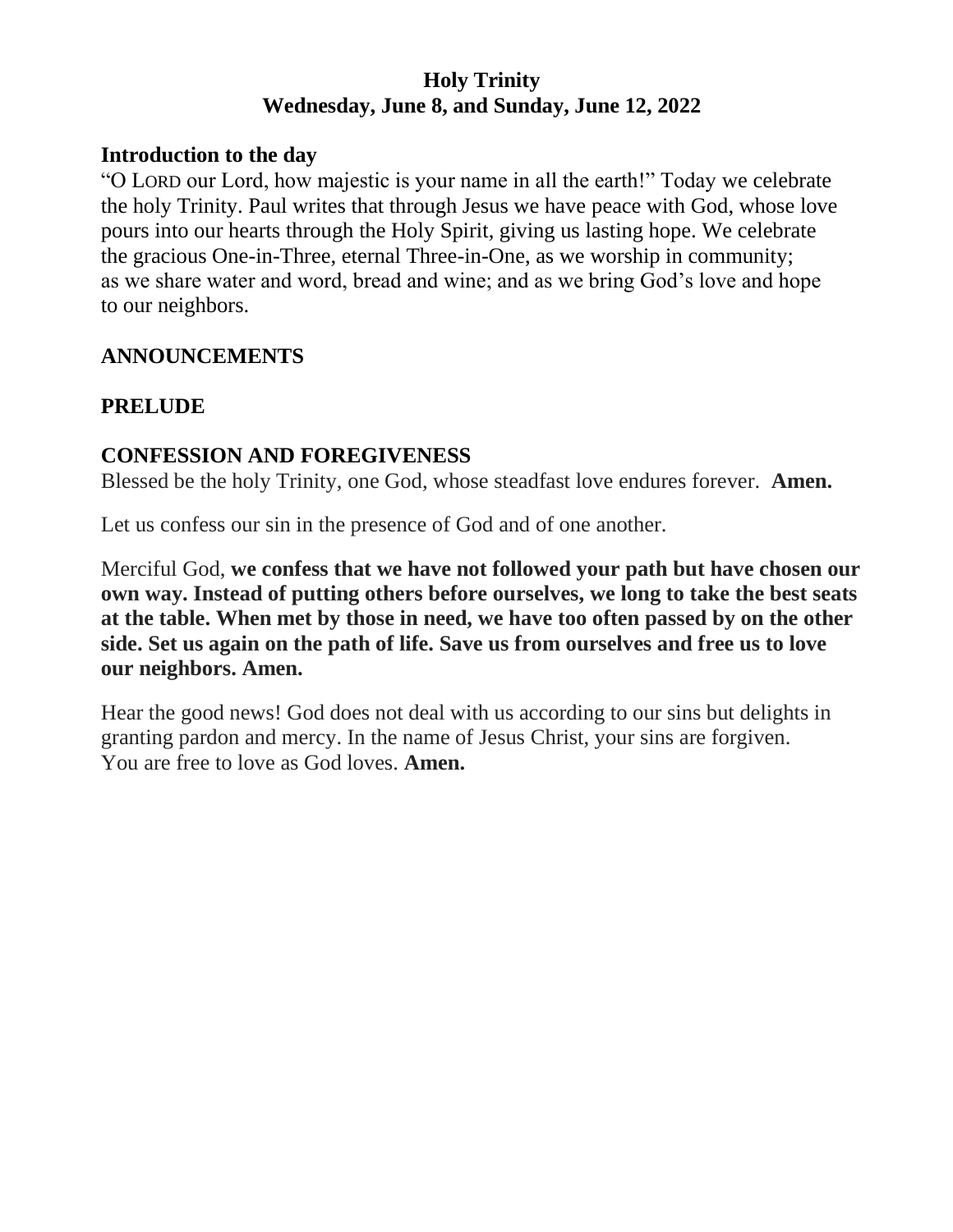# **OPENING HYMN: Holy, Holy, Holy, Lord God Almighty!** ELW413

- 1 Holy, holy, holy, Lord God Almighty! Early in the morning our song shall rise to thee. Holy, holy, holy, merciful and mighty! God in three persons, blessed Trinity!
- 2 Holy, holy, holy! All the saints adore thee, Casting down their golden crowns around the glassy sea; Cherubim and seraphim falling down before thee, Which wert and art, and evermore shalt be.
- 3 Holy, holy, holy! Though the darkness hide thee, Though the eye of sinfulness thy glory may not see, Only thou art holy; there is none beside thee, Perfect in pow'r, in love and purity.
- 4 Holy, holy, holy! Lord God Almighty! All thy works shall praise thy name in earth and sky and sea. Holy, holy, holy, merciful and mighty! God in three persons, blessed Trinity!

Text: Reginald Heber, 1783-1826, alt.

## **GREETING**

The grace of our Lord Jesus Christ, the love of God, and the communion of the Holy Spirit be with you all. **And also with you.**

## **KYRIE**

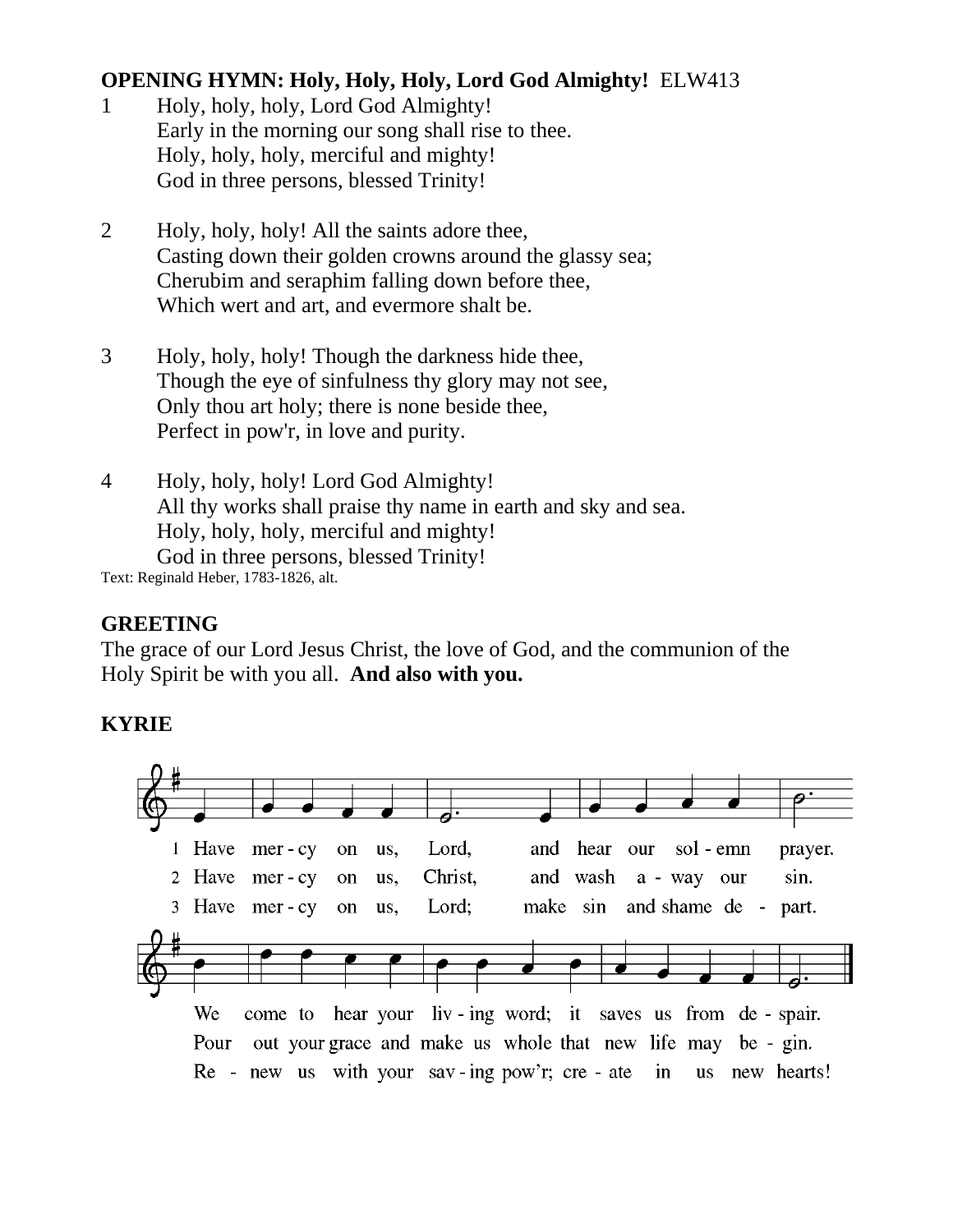#### **CANTICLE OF PRAISE**



#### **PRAYER OF THE DAY**

Let us pray. Almighty Creator and ever-living God: we worship your glory, eternal Three-in-One, and we praise your power, majestic One-in-Three. Keep us steadfast in this faith, defend us in all adversity, and bring us at last into your presence, where you live in endless joy and love, Father, Son, and Holy Spirit, one God, now and forever. **Amen.**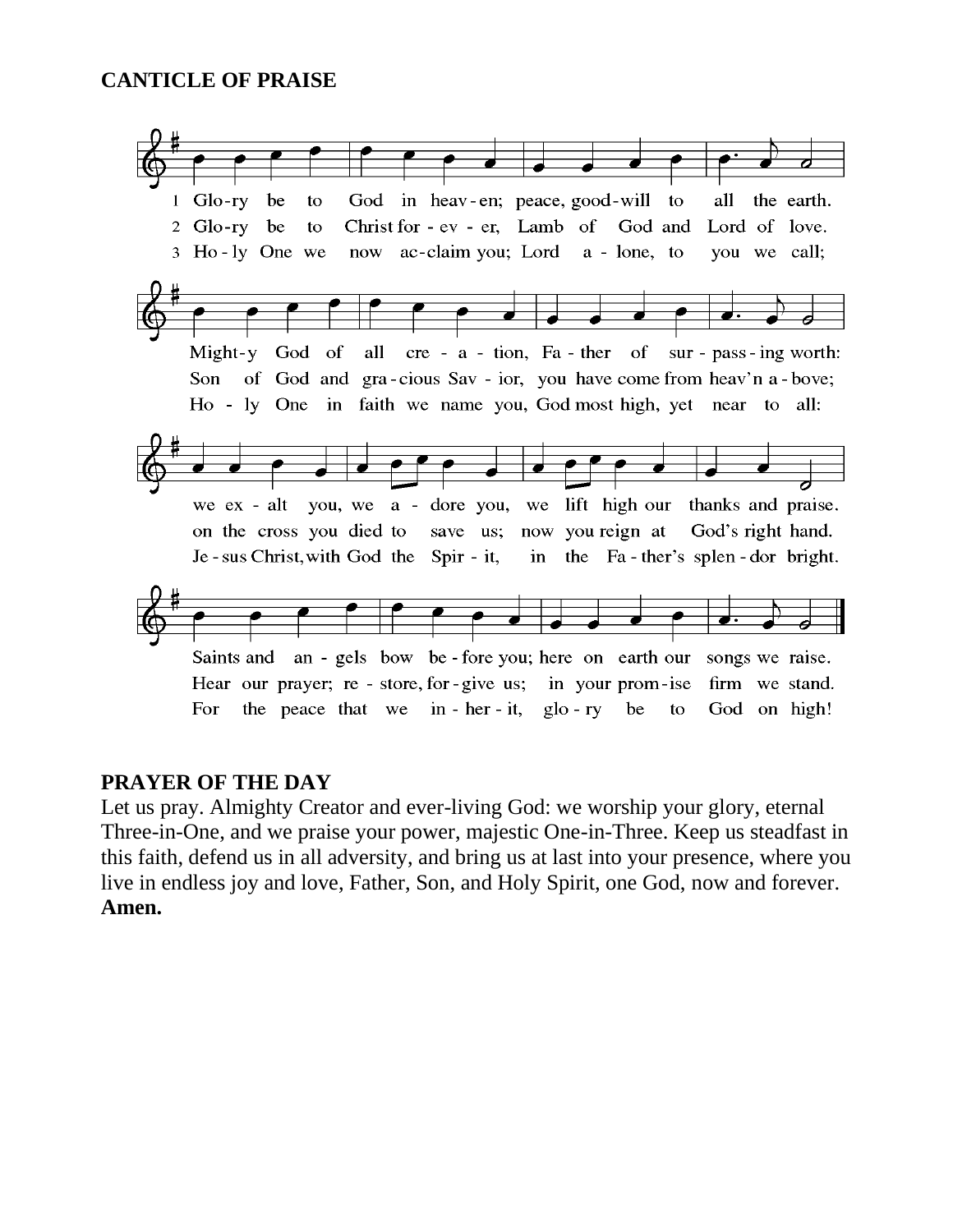# **FIRST READING: Proverbs 8:1-4, 22-31**

A reading from Proverbs.

<sup>1</sup>Does not wisdom call, and does not understanding raise her voice?

 $2$ On the heights, beside the way, at the crossroads she takes her stand;

<sup>3</sup>beside the gates in front of the town, at the entrance of the portals she cries out:

<sup>4"</sup>To you, O people, I call, and my cry is to all that live.

 $22$ The LORD created me at the beginning of his work, the first of his acts of long ago.

<sup>23</sup>Ages ago I was set up, at the first, before the beginning of the earth.

 $24$ When there were no depths I was brought forth, when there were no springs abounding with water.

<sup>25</sup>Before the mountains had been shaped, before the hills, I was brought forth—

 $^{26}$ when he had not yet made earth and fields, or the world's first bits of soil.

<sup>27</sup>When he established the heavens, I was there, when he drew a circle on the face of the deep,

 $28$  when he made firm the skies above, when he established the fountains of the deep,  $^{29}$  when he assigned to the sea its limit, so that the waters might not transgress his command, when he marked out the foundations of the earth,

 $30$ then I was beside him, like a master worker; and I was daily his delight, rejoicing before him always,

 $31$  rejoicing in his inhabited world and delighting in the human race."

# The word of the Lord.

# **Thanks be to God.**

# **Psalm 8**

 $1$ O LORD our Lord, how majestic is your name in all the earth!—

<sup>2</sup>**you whose glory is chanted above the heavens out of the mouths of infants and children; you have set up a fortress against your enemies, to silence the foe and avenger.**

<sup>3</sup>When I consider your heavens, the work of your fingers, the moon and the stars you have set in their courses,

<sup>4</sup>**what are mere mortals that you should be mindful of them, human beings that you should care for them?**

 $5$ Yet you have made them little less than divine; with glory and honor you crown them. <sup>6</sup>**You have made them rule over the works of your hands; you have put all things under their feet:**

<sup>7</sup> all flocks and cattle, even the wild beasts of the field,

8 **the birds of the air, the fish of the sea, and whatever passes along the paths of the sea.**

<sup>9</sup>O LORD our Lord, how majestic is your name in all the earth!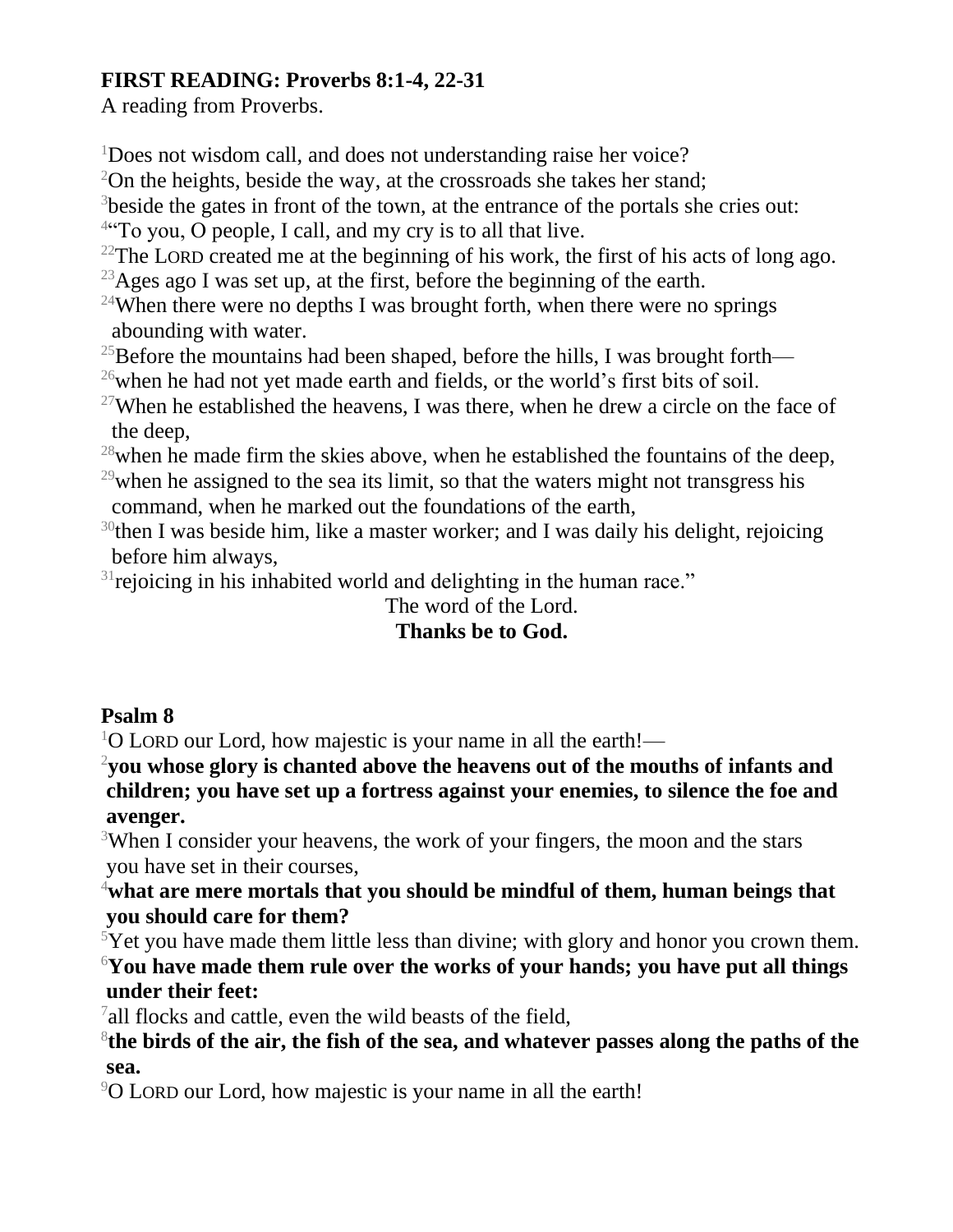### **SECOND READING: Romans 5:1-5**

A reading from Romans.

<sup>1</sup>Therefore, since we are justified by faith, we have peace with God through our Lord Jesus Christ, <sup>2</sup>through whom we have obtained access to this grace in which we stand; and we boast in our hope of sharing the glory of God.  $3$ And not only that, but we also boast in our sufferings, knowing that suffering produces endurance, <sup>4</sup> and endurance produces character, and character produces hope, <sup>5</sup> and hope does not disappoint us, because God's love has been poured into our hearts through the Holy Spirit that has been given to us.

> The word of the Lord. **Thanks be to God.**



## **GOSPEL ACCLAMATION**

#### **GOSPEL: John 16:12-15** The holy gospel according to John. **Glory to you, O Lord.**

[Jesus said,]  $12 \cdot$  [I still have many things to say to you, but you cannot bear them now.  $13$ When the Spirit of truth comes, he will guide you into all the truth; for he will not speak on his own, but will speak whatever he hears, and he will declare to you the things that are to come.  $^{14}$ He will glorify me, because he will take what is mine and declare it to you. <sup>15</sup>All that the Father has is mine. For this reason I said that he will take what is mine and declare it to you."

> The gospel of the Lord. **Praise to you, O Christ.**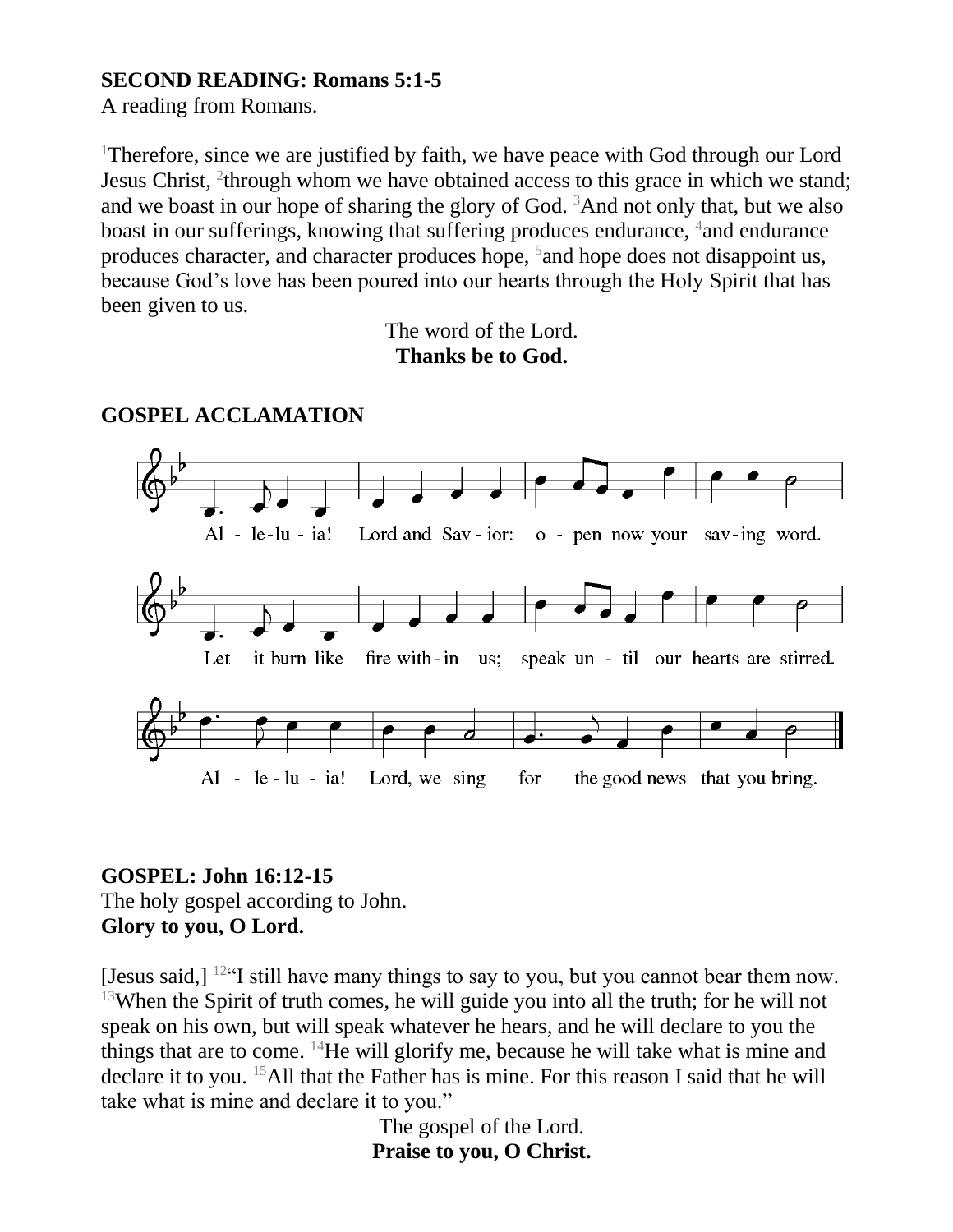#### **SERMON: "LIVING AFTER 'THEREFORE'"**

## **HYMN OF THE DAY:**

**Come, Join the Dance of Trinity** ELW412 verses 1, 3, 4

- 1 Come, join the dance of Trinity, Before all worlds begun— The interweaving of the Three, The Father, Spirit, Son. The universe of space and time Did not arise by chance, But as the Three, in love and hope, Made room within their dance.
- 3 Come, speak aloud of Trinity, As wind and tongues of flame Set people free at Pentecost To tell the Savior's name. We know the yoke of sin and death, Our necks have worn it smooth; Go tell the world of weight and woe That we are free to move!
- 4 Within the dance of Trinity, Before all worlds begun, We sing the praises of the Three, The Father, Spirit, Son. Let voices rise and interweave, By love and hope set free, To shape in song this joy, this life: The dance of Trinity.

Richard Leach; © 2001 Selah Publishing Co. All rights reserved. Used by permission: 2022 onelicense.net A-712659.

## **CREED**

#### **I believe in God, the Father almighty, creator of heaven and earth.**

**I believe in Jesus Christ, God's only Son, our Lord, who was conceived by the Holy Spirit, born of the virgin Mary, suffered under Pontius Pilate, was crucified, died, and was buried; he descended to the dead. On the third day he rose again; he ascended into heaven, he is seated at the right hand of the Father, and he will come to judge the living and the dead.**

**I believe in the Holy Spirit, the holy catholic church, the communion of saints, the forgiveness of sins, the resurrection of the body, and the life everlasting. Amen.**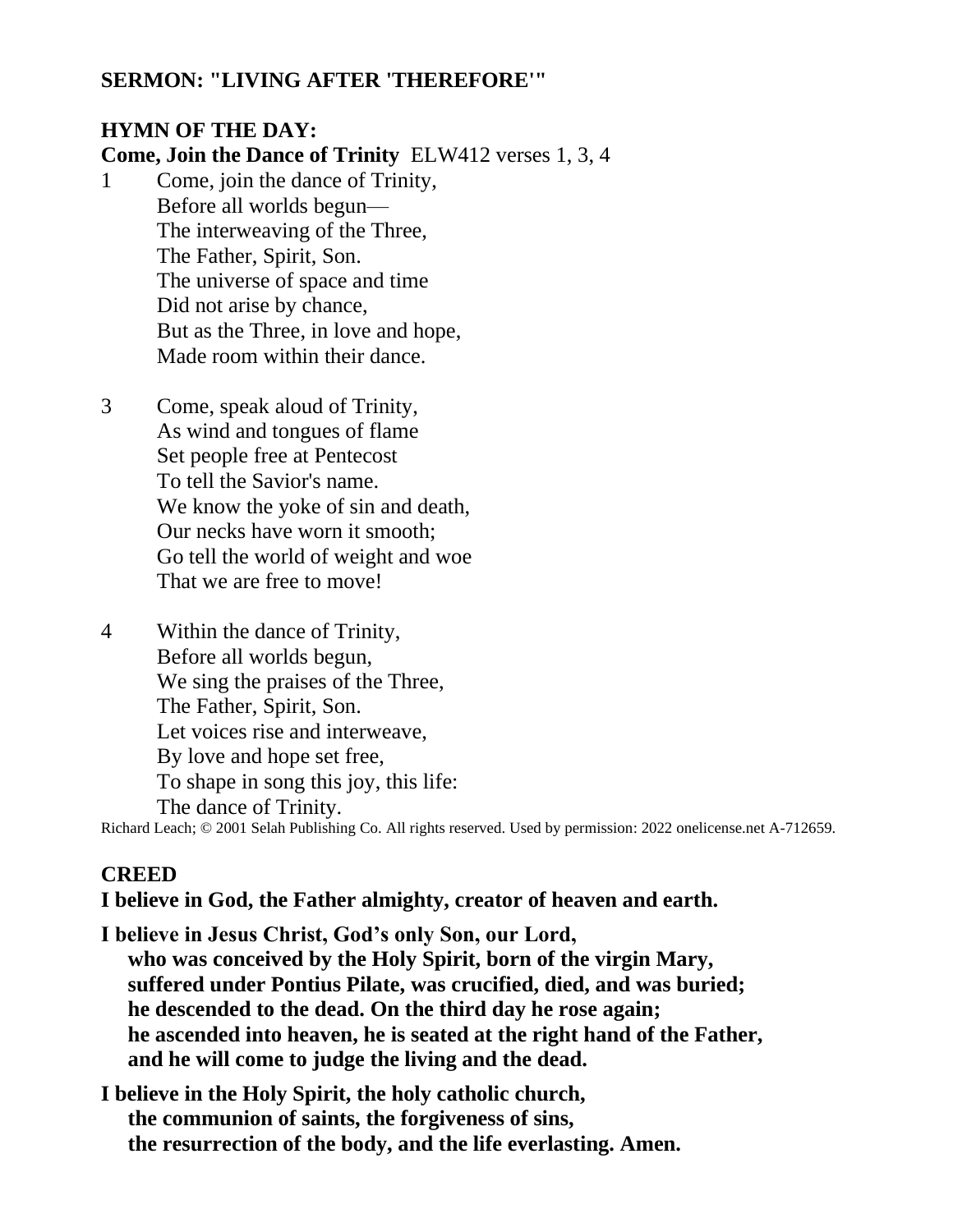## **PRAYERS OF INTERCESSION**

United in Christ and guided by the Spirit, we pray for the church, the creation, and all in need.

One God, giver of life, you established peace through your Son and gave your church the hope of sharing in your glory. Enliven us by your Spirit to speak and act in love for the sake of the world. God of grace, **hear our prayer.**

Creator of all, you rejoice in creation and have given humankind responsibility for the works of your hands. Instill in everyone your Spirit of care for the earth, especially in areas threatened by ecological devastation (areas may be named). God of grace, **hear our prayer.**

Loving Redeemer, you delight in the human race. Move the hearts of world leaders to seek wisdom, speak truth, and care for all endangered by poverty, prejudice, or violence. Further the work of international collaboration and peacemaking. God of grace, **hear our prayer.**

Abiding Comforter, you call out to all who live. Restore severed relationships and protect children who lack trustworthy caregivers. Grant hope to those who are experiencing fear, pain, or grief (especially). God of grace, **hear our prayer.**

Holy Three, you are community and you create community. Build up ministries that support those who are isolated or lonely. Give endurance as we nurture vital relationships in our congregation and beyond. God of grace, **hear our prayer.**

Holy God, we remember your saints for their strong faith and witness, even unto death (especially the Emanuel Nine, whom we commemorate this week). Console grieving families. Stir up in us the resolve to end the sin of white supremacy and pursue the courageous path of justice. God of grace, **hear our prayer.**

God of every time and place, in Jesus' name and filled with your Holy Spirit, we entrust these spoken prayers and those in our hearts into your holy keeping. **Amen.**

## **LORD'S PRAYER**

Lord, remember us in your kingdom and teach us to pray.

**Our Father, who art in heaven, hallowed be thy name, Thy kingdom come, thy will be done, on earth as it is in heaven. Give us this day our daily bread; and forgive us our trespasses, As we forgive those who trespass against us; And lead us not into temptation, but deliver us from evil. For thine is the kingdom, and the power, and the glory, Forever and ever. Amen.**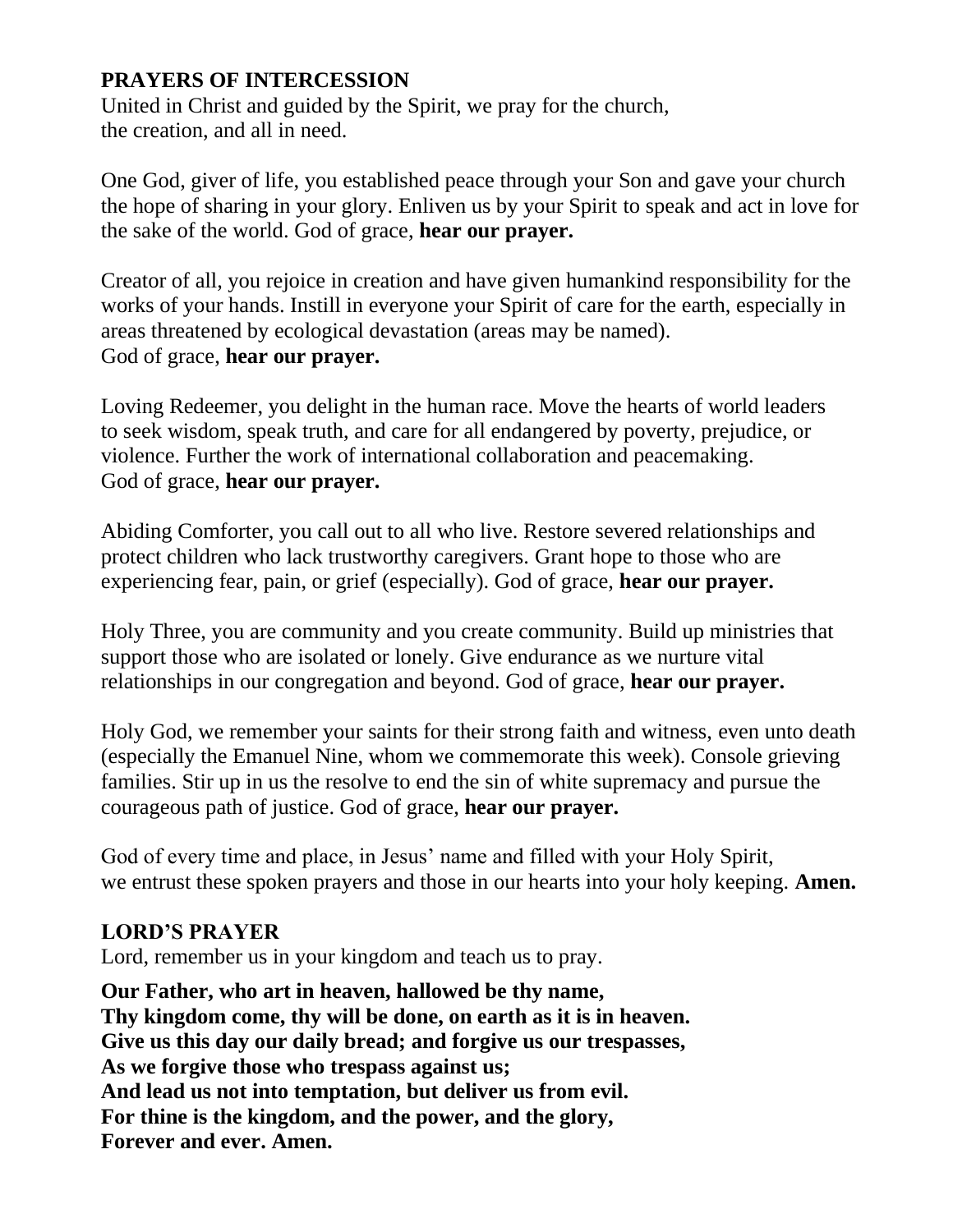# **OFFERING PRAYER**

God of abundance: you have set before us a plentiful harvest. As we feast on your goodness, strengthen us to labor in your field, and equip us to bear fruit for the good of all, in the name of Jesus. **Amen.**

### **DIALOGUE**

The Lord be with you. **And also with you.**

Lift up your hearts. **We lift them to the Lord.**

Let us give thanks to the Lord our God. **It is right to give our thanks and praise.**

## **WORDS OF INSTITUTION**

## **COMMUNION**

#### **COMMUNION HYMN: In the Singing** ELW466

1 In the singing, in the silence, In the hands expectant, open, In the blessing, in the breaking, In your presence at this table,

Refrain: Jesus Christ, Jesus Christ, Be the wine of grace; Jesus, Christ, Jesus Christ, Be the bread of peace.

2 In the question, in the answer, In the moment of acceptance, In the heart's cry, in the healing, In the circle of your people. *Refrain*

Text: Shirley Erena Murray; © 1996 Hope Publishing Co. All rights reserved. Used by permission: 2022 onelicense.net A-712659.

## **PRAYER AFTER COMMUNION**

Life-giving God, through this meal you have bandaged our wounds and fed us with your mercy. Now send us forth to live for others, both friend and stranger, that all may come to know your love. This we pray in the name of Jesus. **Amen.**